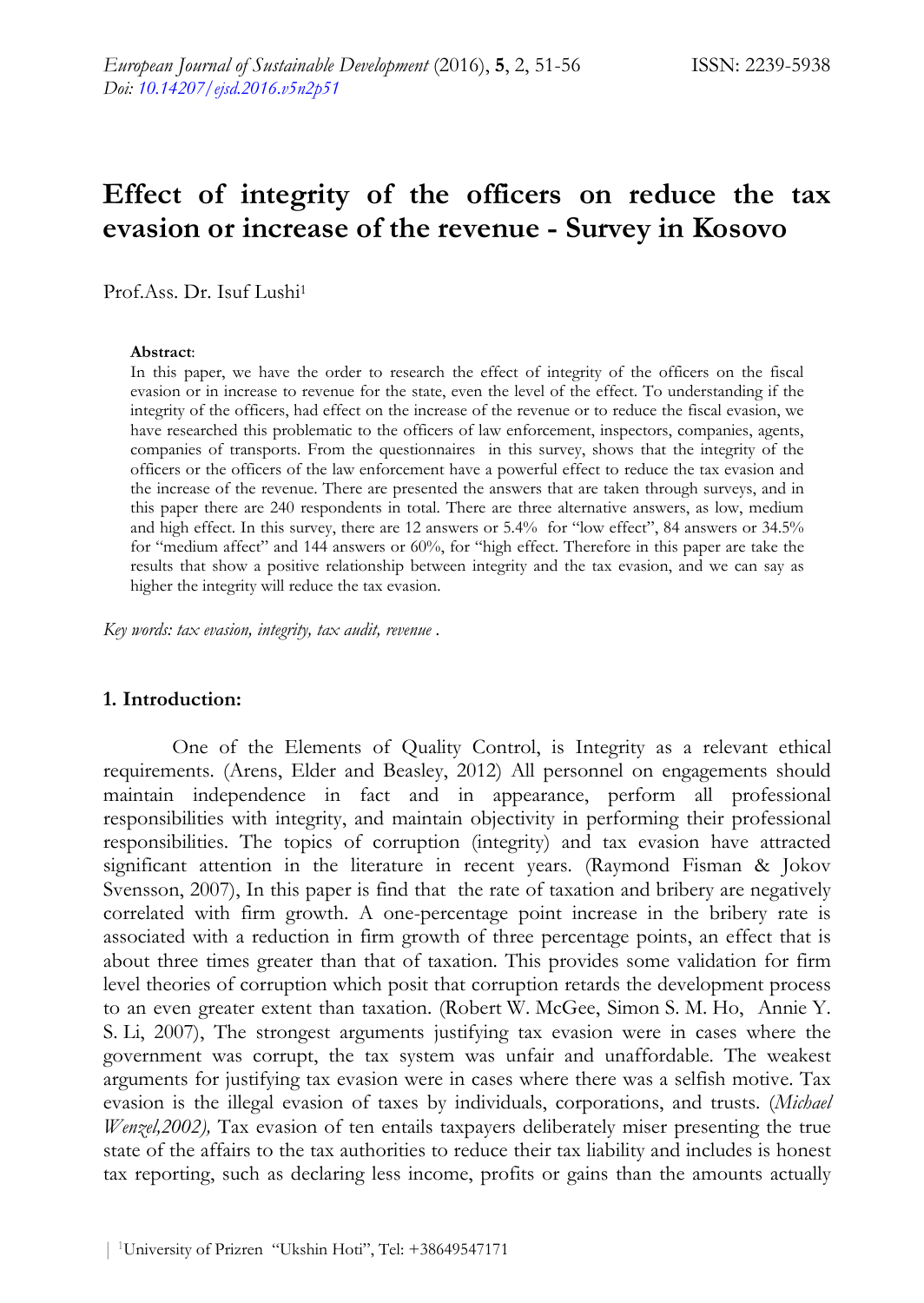earned, or overstating deductions. Tax evasions an activity commonly associated with the informal economy. One measure of the extent of tax evasion (the "taxgap") is the amount of unreported income, which is the difference between the amount of income that should be reported to the tax authorities and the actual amount reported. In contrast, tax avoidances the legal use of tax laws to reduce one's tax burden. Both tax evasion and avoidance can be viewed as forms of tax noncompliance, as they describe a range of activities that intend to subvert a state's tax system, although such classification of tax avoidance is not indisputable, given that avoidance is lawful, within self-creating systems.

We think that the integrity is a problem which should considered, respectably in the countries where the law enforcement is not in good level. where we are thinking about the integrity, can be considered; the corruption, non-transparency, morality's performance, unprofessional behavior, creation of barriers which are not necessary and other similar. Therefore all the elements that build the integrity or not integrity are very relevant to be considered in relationship between with tax evasion, tax avoidance, the controls on the companies etc. If we referred in the survey, which is done to measure the relationship between the effect of the integrity on reduce the tax evasion, in this case we can say, if there is high level of the integrity of officers, is the sure that will be the reduce of tax evasion in the same time will be the increase of the revenue.

Therefore, high integrity same time increase the revenue, when the integrity is not in good level is the potential risk for tax evasion and avoidance.

Integrity and ethical values are the product of the entity's ethical and behavioral standards, as well as how they are communicated and reinforced in practice. They include management's actions to remove or reduce incentives and temptations that might prompt personnel to engage in dishonest, illegal, or unethical acts. They also include the communication of entity values and behavioral standards to personnel through policy statements, codes of conduct.

## **2. Methodology:**

Survey was realize through questionnaires, which were distributed many questionnaires, but we taken 240 answers. Questionnaires were distributed mainly to the importing companies, officers that realize controls to businesses, customs agents, accountants and international transport companies and others. In these survey are two main questions: Does high integrity officer (Law Enforcement officer) to reduce tax evasion? and the second question How do you think that will affect the high integrity of the officer to reduce evasion?, To the first question, we had submitted two alternative answers positive and negative, while in the second question, we had submitted three alternative answers; low effect, medium effect and high. The answers we presented to the results follow.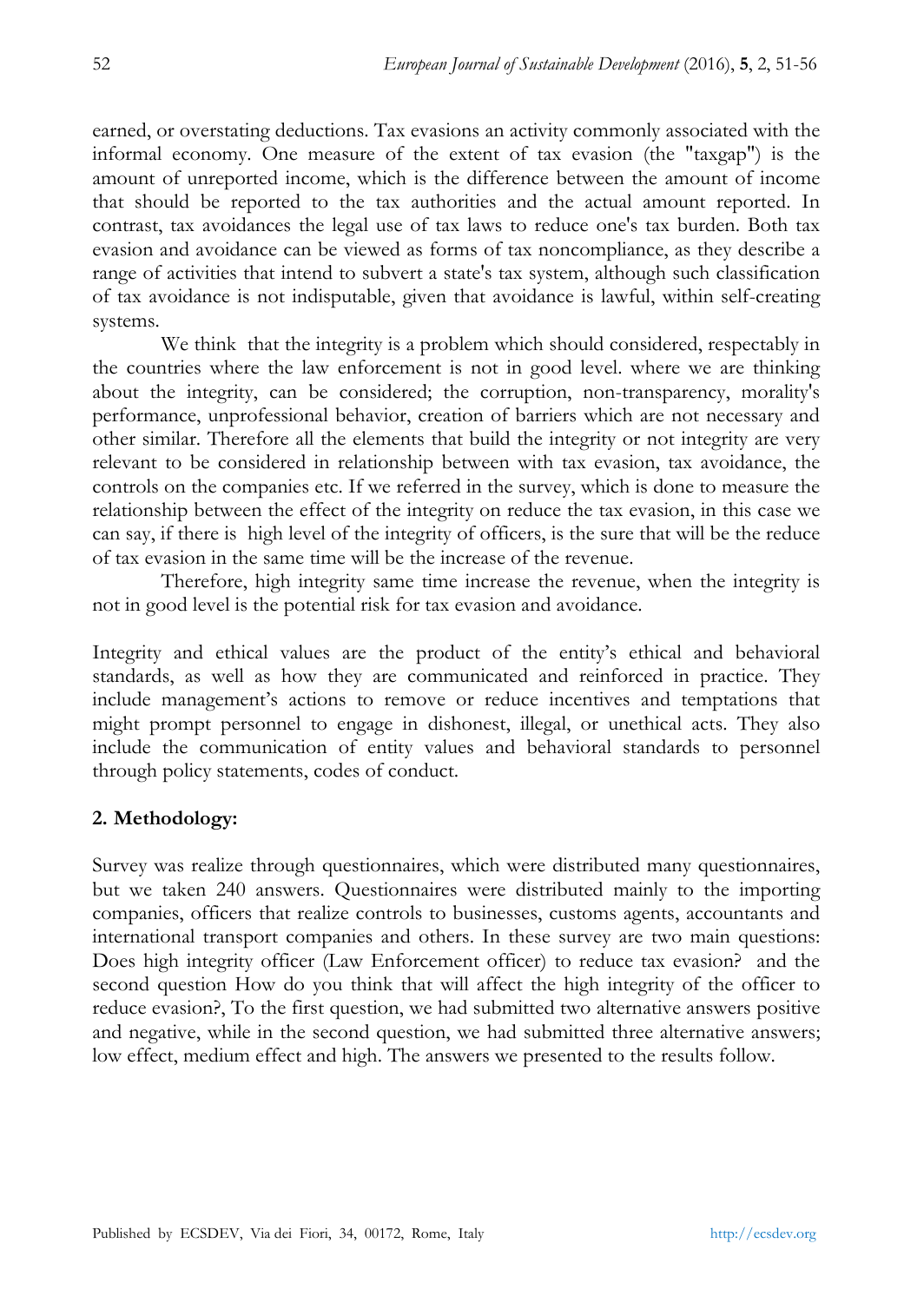## **3. Results:**

The following we presented the result from the questionnaires in this survey, the first question is: Does high integrity officer, effect (Law Enforcement officer) to reduce the tax evasion?

#### **Table 1.**

| <b>Alternative answers</b> | Number of answers | Percents |
|----------------------------|-------------------|----------|
| í es                       | 220               | 98.21%   |
| No                         |                   | 1.78%    |
|                            |                   |          |
| Total                      | 224               | $100\%$  |
|                            |                   |          |

In this table above, are presented the answers that are taken through surveys, and in this case there are 224 respondents in total, which from they 220 have the positive answers or 98.21% and only 4 from they are the negative answers or 1.78%. where we say positive answers means, that integrity of the officers, can affect to reduce the fiscal evasion.



*How do you think, how is the effect of integrity of the officer to reduce the tax evasion ? Figure 1, referred to table nr.1.* 

| Table 2.                   |                   |          |  |
|----------------------------|-------------------|----------|--|
| <b>Alternative answers</b> | Number of answers | Percents |  |
| Low effect                 | 13                | $5.4\%$  |  |
| Medium effect              | 83                | 34.58%   |  |
| High effect                | 144               | 60%      |  |
| Totali                     | 240               | 100%     |  |
|                            |                   |          |  |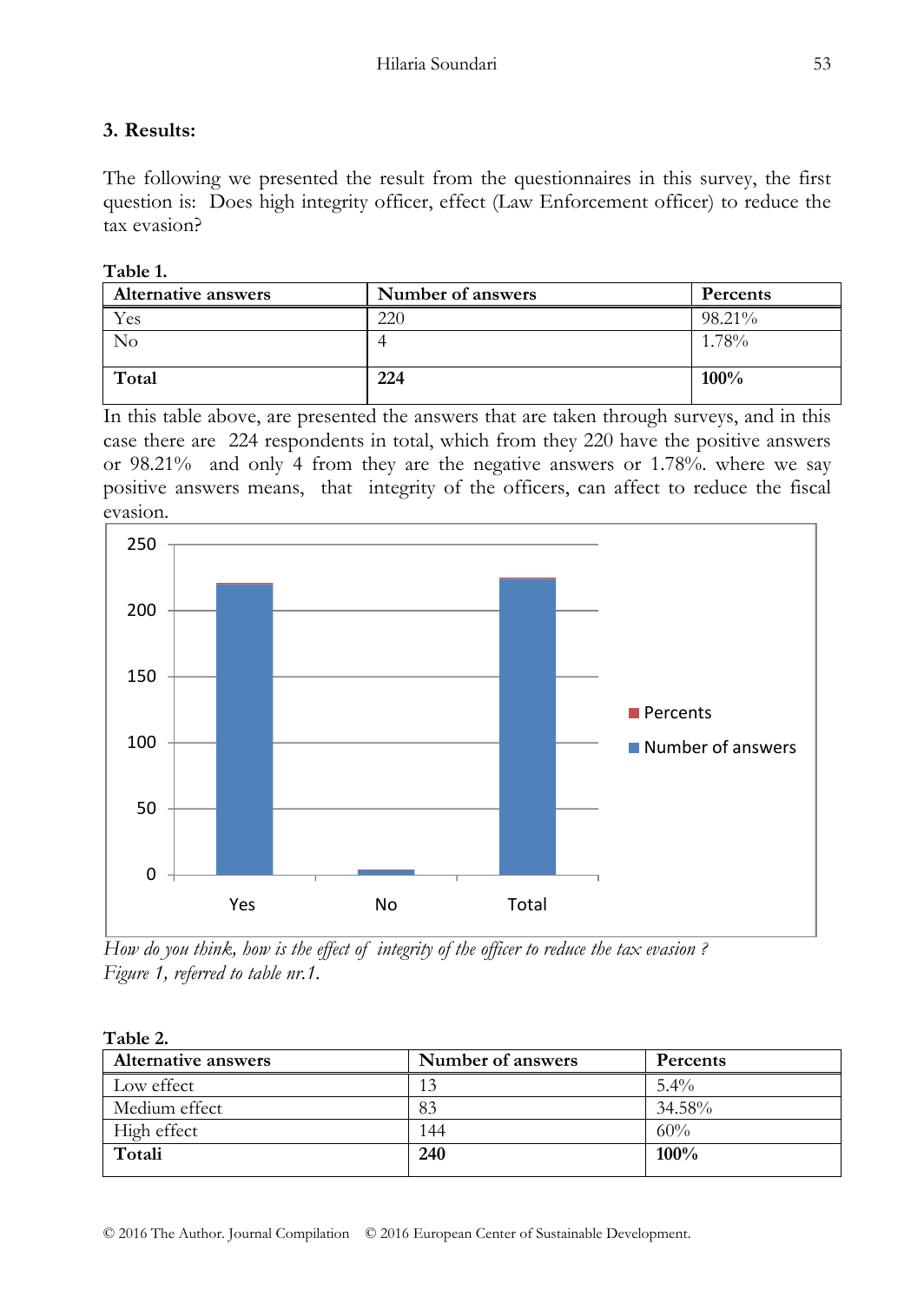In this table above, are presented the answers that are taken through surveys, and in this case there are 240 respondents in total. There are three alternative answers, as low, medium and high effect. In this survey, there are 12 answers or 5.4% for "low effect", 84 answers or 34.5% for "medium affect" and 144 answers or 60%, for "high effect".



*Figure 2, referred to table nr.2.* 

#### **Conclusions:**

In this paper, referring to the above results, is found e positive relationship between integrity of the officers in law enforcement and the tax evasion. In this case we can conclude, if is increase of the integrity then will be effect in decrease of the tax evasion, in this way will be increase the state revenue. If governments need to raise more tax revenues in a way that minimizes distortions and maximizes social welfare, they should implement reforms that increase the integrity of the officers in law enforcements, in this way to reduce the corruption, because tax evasion is also considered to be a corrupt behavior itself.

## **Reference:**

- Michael Wenzel (2002). "The Impact of Outcome Orientation and Justice Concerns on Tax Compliance"(PDF). Journal of Applied Psychology: 4–5. When taxpayers try to find loopholes with the intention to pay less tax, even if technically legal, their actions may be against the spirit of the law and in this sense considered noncompliant.
- Imam PatrickAmir&JacobsDavina(2014). "EffectofCorruptiononTaxRevenues in the MiddleEast," ReviewofMiddleEastEconomicsand Finance, De Gruyter, vol. 10(1), pages 24.

SacitHadiAkdede (2006), "CorruptionandTaxEvasion",DoğuşÜniversitesiDergisi, Vol 7 (2) 2006, 141-149 p.

Robert W. McGee, Simon S. M. Ho, Annie Y. S. Li, (2007), A Comparative Study on Perceived Ethics of Tax Evasion: Hong Kong Vs the United States, Volume 77, Issue 2, pp 147-158